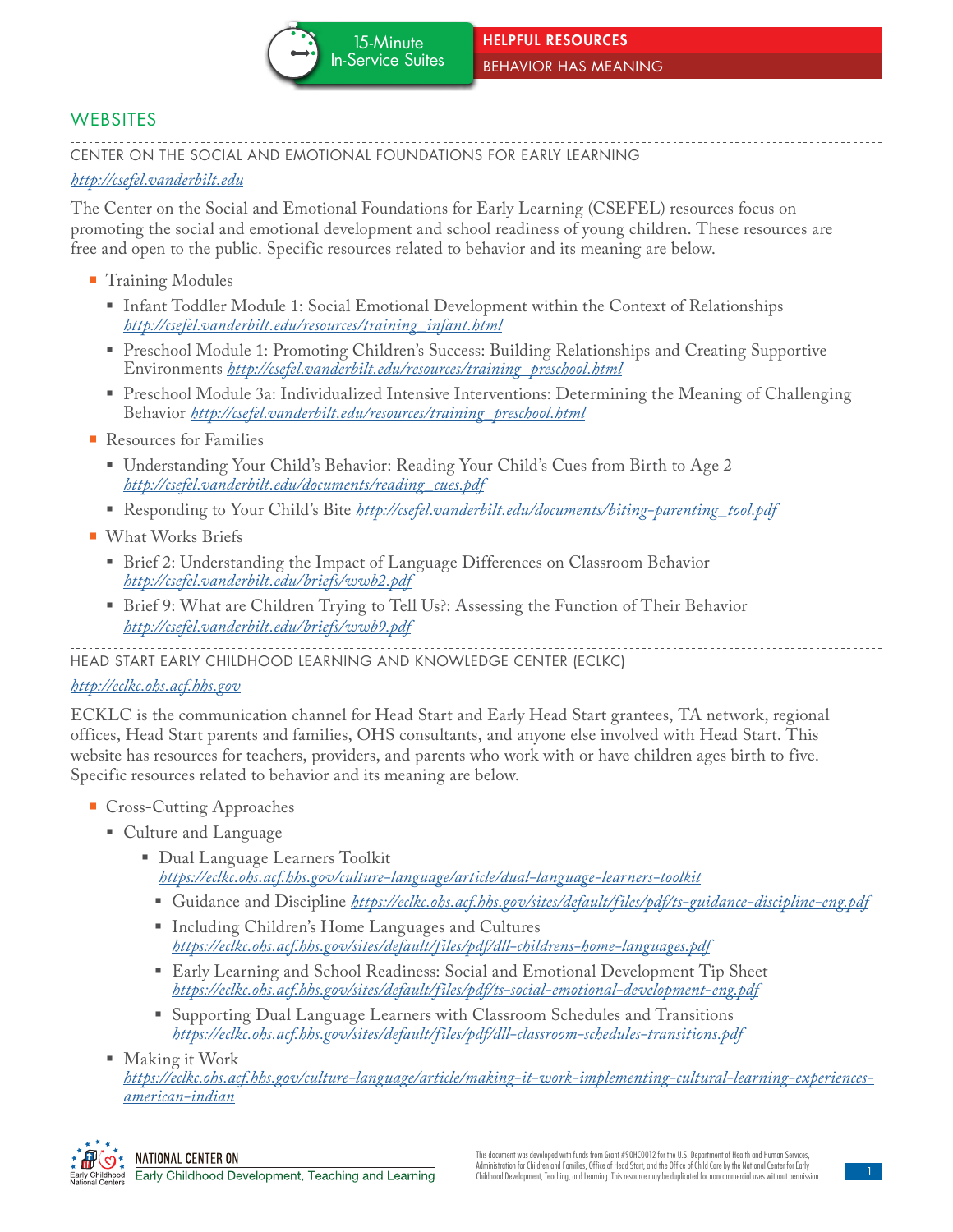### **Education and Child Development**

- **Teaching Practices** 
	- **Effective Practice Guides** 
		- Social and Emotional Development *<https://eclkc.ohs.acf.hhs.gov/school-readiness/effective-practice-guides/social-emotional-development>*
		- Language and Literacy
			- Attending and Understanding *<https://eclkc.ohs.acf.hhs.gov/school-readiness/effective-practice-guides/attending-understanding>*
			- Communicating and Speaking *<https://eclkc.ohs.acf.hhs.gov/school-readiness/effective-practice-guides/communicating-speaking>*
	- Teacher Time
		- Teachers' Choice! Digging Deeper into Challenging Behavior
			- Part I *[https://eclkc.ohs.acf.hhs.gov/teaching-practices/teacher-time-series/](https://eclkc.ohs.acf.hhs.gov/teaching-practices/teacher-time-series/teachers-choice-digging-deeper-challenging-behavior-part-1) teachers-choice-digging-deeper-challenging-behavior-part-1*
			- Part II *[https://eclkc.ohs.acf.hhs.gov/teaching-practices/teacher-time-series/](https://eclkc.ohs.acf.hhs.gov/teaching-practices/teacher-time-series/teachers-choice-digging-deeper-challenging-behavior-part-2) teachers-choice-digging-deeper-challenging-behavior-part-2*
- **Mental Health** 
	- Looking Beyond Behavior to Discover Meaning *<https://eclkc.ohs.acf.hhs.gov/mental-health/article/looking-beyond-behavior-discover-meaning>*

#### NATIONAL CENTER FOR PYRAMID MODEL INNOVATIONS

# *<https://challengingbehavior.cbcs.usf.edu/>*

The National Center for Pyramid Model Innovations helps states and programs implement the Pyramid Model for Promoting Social Emotional Competence in Infants and Young Children. The Backpack Connection Series resource was created to support teachers and parents as they help young children develop social and emotional skills and reduce challenging behavior. Specific resources related to behavior and its meaning are below.

- Backpack Connection Series: Addressing Behavior
	- How to Help Your Child Stop Biting *[https://challengingbehavior.cbcs.usf.edu/docs/backpack/BackpackConnection\\_behavior\\_biting.pdf](https://challengingbehavior.cbcs.usf.edu/docs/backpack/BackpackConnection_behavior_biting.pdf)*
	- How to Understand the Meaning of Your Child's Challenging Behavior *[https://challengingbehavior.cbcs.usf.edu/docs/backpack/BackpackConnection\\_behavior\\_understand-meaning.pdf](https://challengingbehavior.cbcs.usf.edu/docs/backpack/BackpackConnection_behavior_biting.pdf)*
	- How to Help Your Child Stop Whining *[https://challengingbehavior.cbcs.usf.edu/docs/backpack/BackpackConnection\\_behavior\\_whining.pdf](https://challengingbehavior.cbcs.usf.edu/docs/backpack/BackpackConnection_behavior_whining.pdf)*